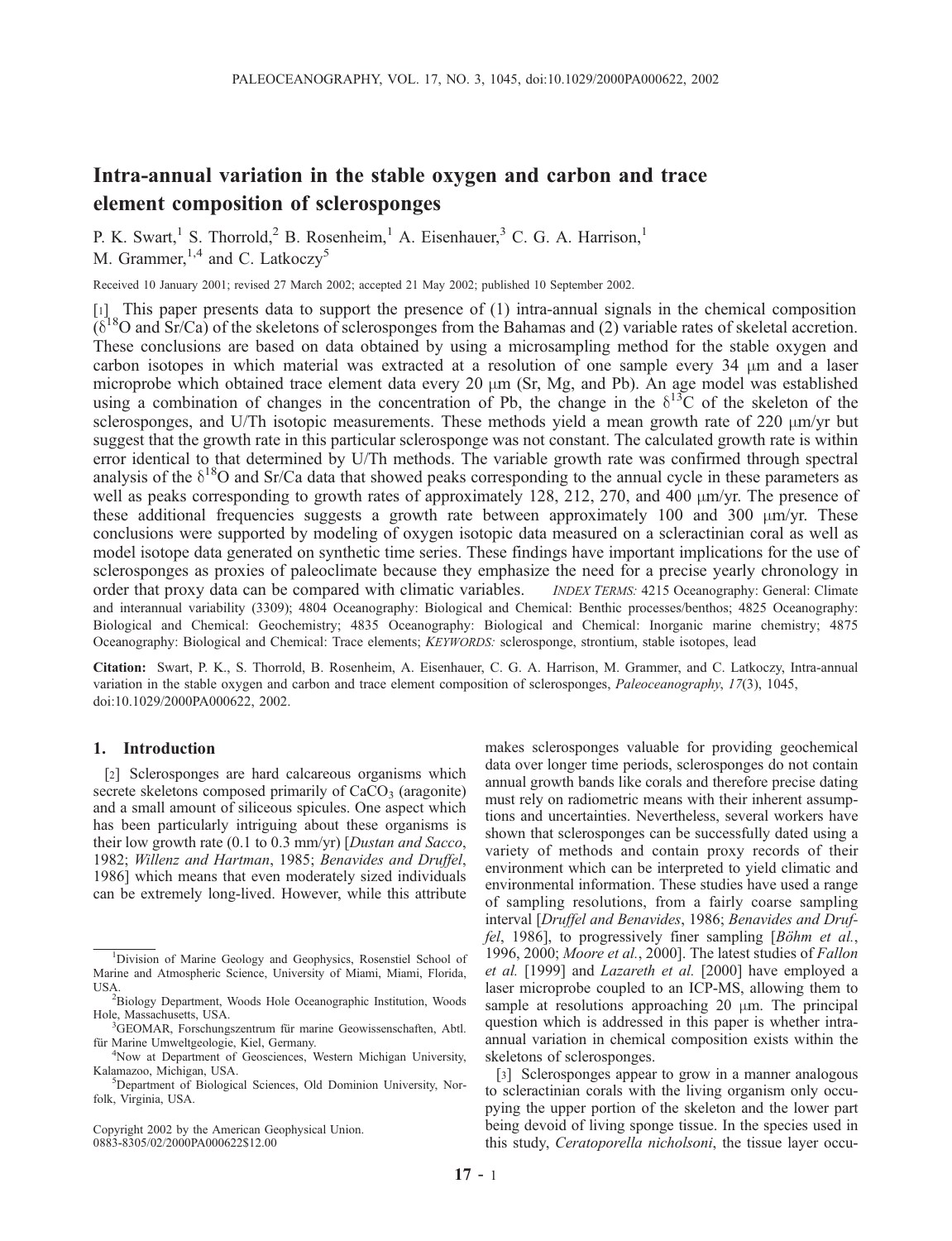pies the upper 1 mm of the skeleton which corresponds to a period of about five years. In contrast, the tissue layer in scleractinian coral occupies only approximately 50% of one year of skeletal growth [Swart et al., 1998]. If calcification is taking place at multiple sites throughout the tissue layer, is it reasonable that an annual signal in temperature can be obtained? In this study we have attempted to obtain intraannual samples using both a laser microprobe attached to an ICP-MS as well as a microsampler in which samples were physically milled from a slab of a sclerosponge at increments of 20 and 34  $\mu$ m respectively.

[4] The growth rate of *Ceratoporella nicholsoni* has been studied on sclerosponges from Jamaica by both direct staining using Alizarin Red-S [Dustan et al., 1976] and Calcein [Willenz and Hartman, 1985] and by using  $14C$  and  $210Pb$ [Benavides and Druffel, 1986]. In the study by Dustan and Sacco [1982], specimens of sponges were stained and collected some six years later. Dustan and Sacco [1982] estimated a growth rate of between 100 and 200  $\mu$ m/yr, while Willenz and Hartman [1985] reported a value of  $184 \pm 20$ mm/yr. The radiometric methods gave slightly higher growth rates (270  $\mu$ m/yr using <sup>14</sup>C and 220  $\mu$ m/yr using <sup>210</sup>Pb). Another technique used by various workers [Böhm et al., 1996; Lazareth et al., 2000] was to match the decrease in the  $\delta^{13}$ C of the skeleton of the sclerosponge with the known increase in the  $CO<sub>2</sub>$  in the atmosphere or increases in the concentration of Pb [Lazareth et al., 2000]. In all these cases it was assumed that the growth rate was approximately constant throughout the record.

[5] The first work on the  $\delta^{13}$ C and  $\delta^{18}$ O of sclerosponges [Druffel and Benavides, 1986] analyzed a 160 year old specimen of C. nicholsoni collected from Jamaica. This sclerosponge was dated using  $^{14}$ C and sampled at a resolution of approximately one sample every 2.5 years. In contrast to nonzooxanthellate corals, which normally possess a positive covariance between  $\delta^{13}$ C and  $\delta^{18}$ O in their skeletons, the study of Druffel and Benavides [1986] showed no correlation, which they suggested was proof of the absence of vital isotopic effects in the secretion of the skeleton. While they did not observe any age dependent trend in the  $\delta^{18}O$ data, their results showed an average 0.5% decrease in the  $\delta^{13}$ C toward the present day. This decrease is similar to the decline in  $\delta^{13}$ C seen in a coral skeleton from Bermuda [*Nozaki et al.*, 1978], and is probably a result of  $CO<sub>2</sub>$  added to the atmosphere from fossil fuel burning. Similar findings have been reported by Swart et al. [1994], Moore et al. [1996], Böhm et al. [1996], and Lazareth et al. [2000] in sclerosponges from the Caribbean and the Pacific. The most recent work on sclerosponges reported a calibration between the  $\delta^{18}$ O and temperature [*Böhm et al.*, 2000] which is similar to that reported for aragonite and has approximately the same slope with respect to temperature as relationships reported for scleractinian corals [Weber and Woodhead, 1972; Leder et al., 1996] and inorganic aragonite [Grossman and Ku, 1981].

# 2. Methods

[6] In order to assess whether sclerosponges could record intra-annual changes in water chemistry and temperature, we analyzed a specimen of C. nicholsoni collected from

the Tongue of the Ocean in the Bahamas  $(23°55'N,$  $76^{\circ}50'$ N; Figure 1) from a water depth of 146 m. The water temperature at this depth is approximately  $24^{\circ}$ C and has an annual variation of 2 to  $3^{\circ}$ C [Grammer, 1991]. The specimen was slabbed, and sampled for its  $\delta^{13}$ C and  $\delta^{18}$ O values at a resolution of one sample every 34 µm. Based on our expectation that the growth rate of this coral would be approximately 250  $\mu$ m/yr, this sampling resolution was sufficient to provide about 8 samples per year. The sampling was carried out using a computer-controlled microdrill. Each sample was milled along a line 1.7 mm long parallel to the oral surface of the animal to a depth of  $340 \mu m$ . Each successive sample was taken by incrementing the drill 34  $\mu$ m toward the interior of the skeleton (see Figure 2). The material produced during the drilling is theoretically approximately 60 mg (assuming a density of 2.94 gm/cm<sup>3</sup>) although in practice the samples analyzed were somewhat smaller as a result of sample losses incurred during the transfer of the powder from the drill to sample boats used in the stable isotope mass spectrometer. A total of 667 samples was extracted from a continuous 21 mm section of the sclerosponge. These samples were processed using an automated common acid bath attached to a Finnigan-MAT 251 at the University of Miami. Data have been corrected for drift of the standard during the analysis and the usual isobaric interferences and are reported relative to V-PDB in the conventional notation. External precision, calculated by measuring replicate samples of an internal laboratory standard, is 0.08% for  $\delta^{18}$ O and 0.03% for  $\delta^{13}$ C. A parallel section of the sclerosponge was analyzed using a Finnigan-MAT Element at Old Dominion University. The sclerosponge skeleton was initially mounted on a petrographic slide, scrubbed with a nylon brush in a solution of ultrapure  $H_2O$ , sonified for 5 min in Milli-Q water (Millipore Water Systems), tripled rinsed with an ultrapure 1% HNO3 solution, and finally triple rinsed again with Milli-Q water. The section was then dried under a positive flow hood for 24 hrs. The section was then transferred to the laser cell for all subsequent analyses, which were conducted with a Finnigan MAT Element2 magnetic sector field ICP-MS and Merchantek EO LUV266X laser ablation system. The laser sampled a single line, approximately  $600 \mu m$  long and perpendicular to the growth axis of the sclerosponge, for each assay. Each sample was, in turn, separated by approximately  $20 \mu m$  (see Figure 2). The analytical method we used to quantify the data followed the approach outlined by Rosenthal et al. [1999] for precise element/Ca ratios using sector field ICP-MS. We used a He gas stream to transport matter from the sample cell to the mass spectrometer. The carrier gas was then mixed with the Ar sample gas and a wet aerosol  $(1\%)(w)$ w) HNO3 ), and introduced to a Scott double pass spray chamber via a PFA micro-flow nebulizer [Günther and Heinrich, 1999]. The nebulizer was, in turn, attached to an autosampler. A liquid standard, containing all isotopes of interest at concentrations such that count rates were approximately equal to those obtained from the laser analysis of the sclerosponge, was analyzed every 5 samples to account for variations in mass bias and instrumental fluctuations of the ICP-MS. Quality control was maintained by assays of an aragonite reference material [Yoshinaga et al., 1999, 2000]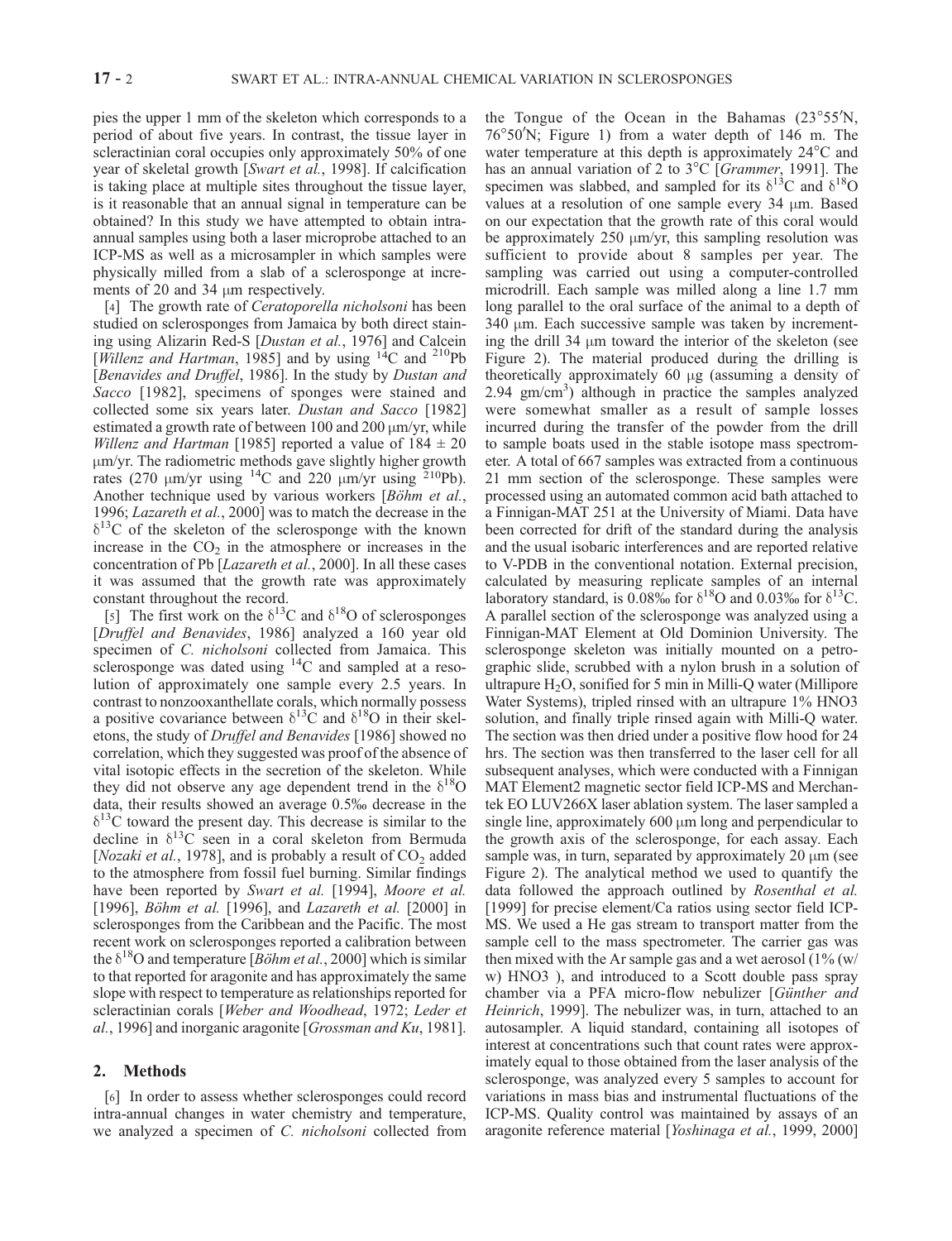

Figure 1. Location map of Bahamas. The samples were collected from a depth of 146 m in the Tongue of the Ocean in 1990 (TOTO) (23°55'N, 76°50<sup>'</sup>W). The location is indicated by the solid circle.

every 20 samples. Precision (%RSD) of the multielement technique, obtained by analysis of 5 replicate samples in a line perpendicular to the growth axis, are Mg/Ca 1.0%, Sr/ Ca=0.6% and Pb/Ca 1.4%.

[7] About 0.25 g of the sponge carbonate were chemically prepared for U/Th measurements. The chemical purification procedure closely followed previous procedures [Chen et al., 1986; Edwards et al., 1987]. The U/Th measurements were performed at the GEOMAR mass spectrometer facilities on a Finnigan MAT 262 RPQ+ multicollector mass spectrometer. As a control, the <sup>234</sup>U/<sup>238</sup>U activity ratio of U in the NBL standard 112a was measured to be  $-32.82 \pm 3 \%$ . Latter value is in accord with previously published values [*Edwards et al.*, 1993; Eisenhauer et al., 1996; Cheng et al., 2000a, 2000b].

# 3. Results

#### 3.1. Dating

[8] Three samples from different depths below the oral surface were subjected to U series dating. These data (Table 1) yield an average growth rate of 0.171 mm/yr and show an intercept indistinguishable from zero. The <sup>238</sup>U concentrations of the TOTO samples are typical for coralline sponges. The  $^{234}U^{238}U$  activity ratio reflects the  $^{234}U^{238}U$  activity ratio of modern seawater (about 145‰ [Cheng et al., 2000a]). The measured  $232$ Th concentrations are low and in the range of values expected for areas away from continental margins.

#### 3.2. Oxygen Isotopes

[9] The  $\delta^{18}$ O of the skeleton of the sclerosponge showed an average value of +0.39% with range of 1.8% (Figure 3a). Assuming a  $\delta^{18}O$  versus temperature relationship in sclerosponges similar to corals [Leder et al., 1996], a variation of 1.8  $\%$  would equate to a range in temperature of about  $7^{\circ}$ C or a combination of change in temperature and the  $\delta^{18}O$  of the water.

### 3.3. Carbon Isotopes

[10] The  $\delta^{13}$ C of the skeleton of the sclerosponge showed patterns similar to those seen by previous workers [Druffel] and Benavides, 1986; Böhm et al., 1996] with a trend of progressive enrichment with increasing age (Figure 3b) with the most negative values occurring in the most recent portion of the skeleton.

# 3.4. Strontium

[11] The mean Sr/Ca ratio of the sclerosponges is 10.44 mmol/mol, significantly higher than that measured in other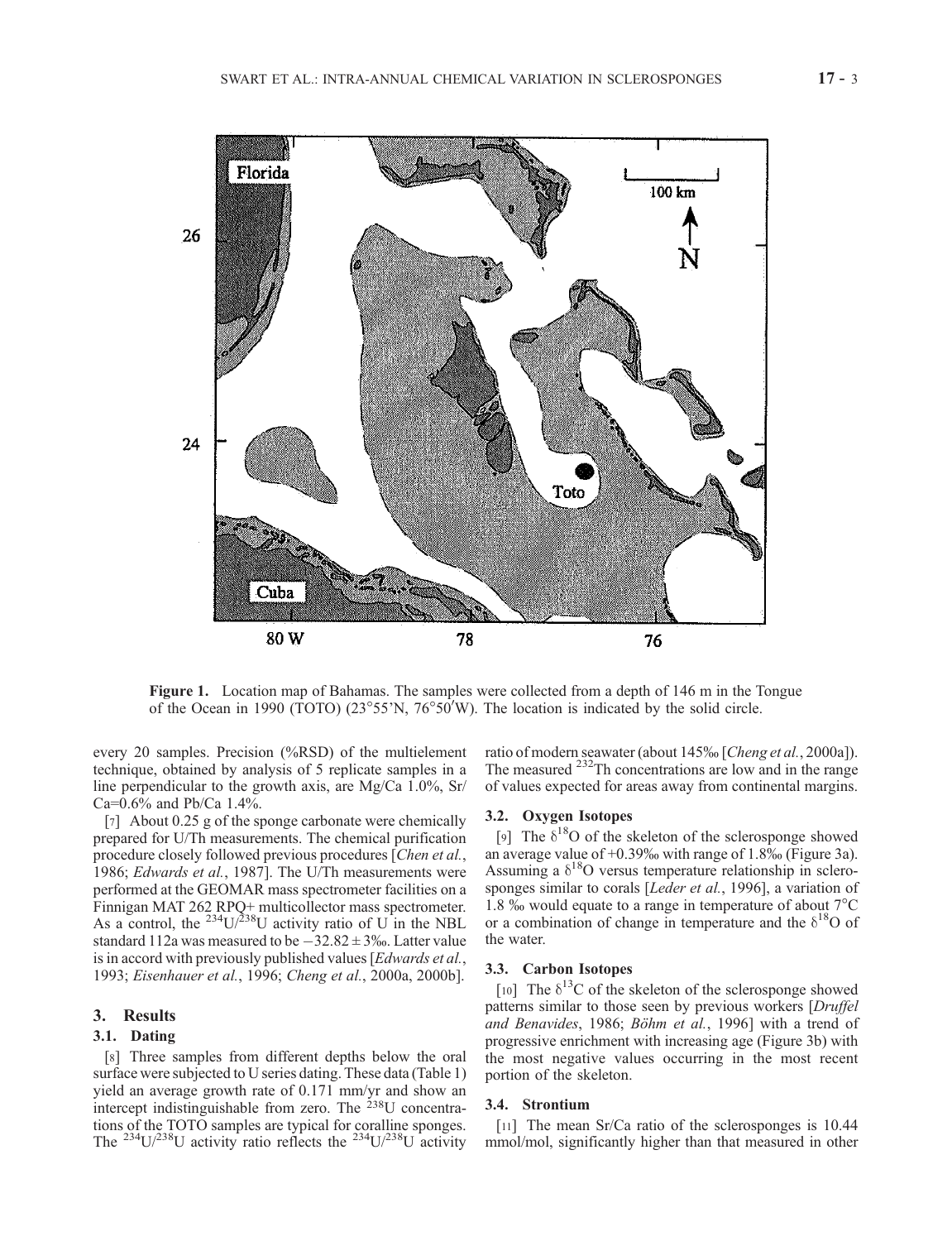

Figure 2. Schematic representation of the sampling of the skeleton of the sclerosponge for  $\delta^{18}O$  and Sr/ Ca. Each sample for  $\delta^{18}$ O and  $\delta^{13}$ C is milled from a section of the sponge 1.7  $\times$  0.34  $\times$  0.034 mm. Each sample for Mg/Ca, Sr/Ca, and Pb/Ca analysis is measured on a 0.1 mm long swath separated by 0.02 mm.

aragonitic organisms such as corals [Swart, 1981; Beck et al., 1992]. This finding is similar to that made by previous studies [Fallon et al., 1999]. The Sr/Ca ratio exhibits regular variations of amplitude of about 0.5 to 0.8 mmol/ mol (Figure 3c).

# 3.5. Magnesium

[12] The Mg/Ca ratio showed a strong positive covariance with the Sr/Ca ratio similar to that documented by Fallon et al. [1999] for sclerosponges ( $r^2 = 0.21$ , n = 1020, p > 0.001). Values ranged from 0.7 to 1.05 mmol/mol.

# 3.6. Lead

[13] The Pb/Ca ratio ranges from below 100 to over 500 nmol/mol reaching a maximum about 1 cm from the oral surface of the sclerosponge (Figure 4). Values then declined from this point onwards. These values are

Table 1. Data Used for Calculated Uranium Series Ages<sup>a</sup>

| Sample | <b>Distance</b><br>From Oral<br>Surface | <b>Activity Ratio</b><br>$234$ <sub>I 1</sub> $238$ <sub>I 1</sub> | <b>Activity Ratio</b><br>$230$ Th $/234$ II | <sup>232</sup> Th Concentration | Age,<br>years |
|--------|-----------------------------------------|--------------------------------------------------------------------|---------------------------------------------|---------------------------------|---------------|
|        | 10.9                                    | $1.148 \pm 0.003$                                                  | $0.001165 \pm 0.000665$                     | $1.19168 \pm 0.0023$            | $127 \pm 72$  |
|        | 4.8                                     | $1.147 \pm 0.003$                                                  | $0.000805 \pm 0.000157$                     | $1.9511 \pm 0.0232$             | $88 \pm 17$   |
|        | 3.05                                    | $1.148 \pm 0.002$                                                  | $0.000768 \pm 0.000037$                     | $2.3163 \pm 0.0051$             | $84 \pm 10$   |

<sup>a</sup> All given statistical errors are two standard deviations of the mean (2). The used decay constants are  $\lambda_{234 \text{ U}} = 2.8262 \times 10^{-6} \text{ a}^{-1}$  [*Cheng*] *et al.*, 2000b];  $\lambda_{238 \text{ U}} = 1.55125 \times 10^{-10} \text{ a}^{-1}$  [*Jaffey et al.*, 1971];  $\lambda_{230 \text{ Th}} = 9.158 \times 10^{-6} \text{ a}^{-1}$  [*Cheng et al.*, 2000b]. Ages were calculated using an equation previously published [Edwards et al., 1987]. Ages were calculated for the initial conditions under which <sup>230</sup>Th was associated with <sup>232</sup>Th assuming that the <sup>232</sup>Th/<sup>238</sup>U ratio is 3.8.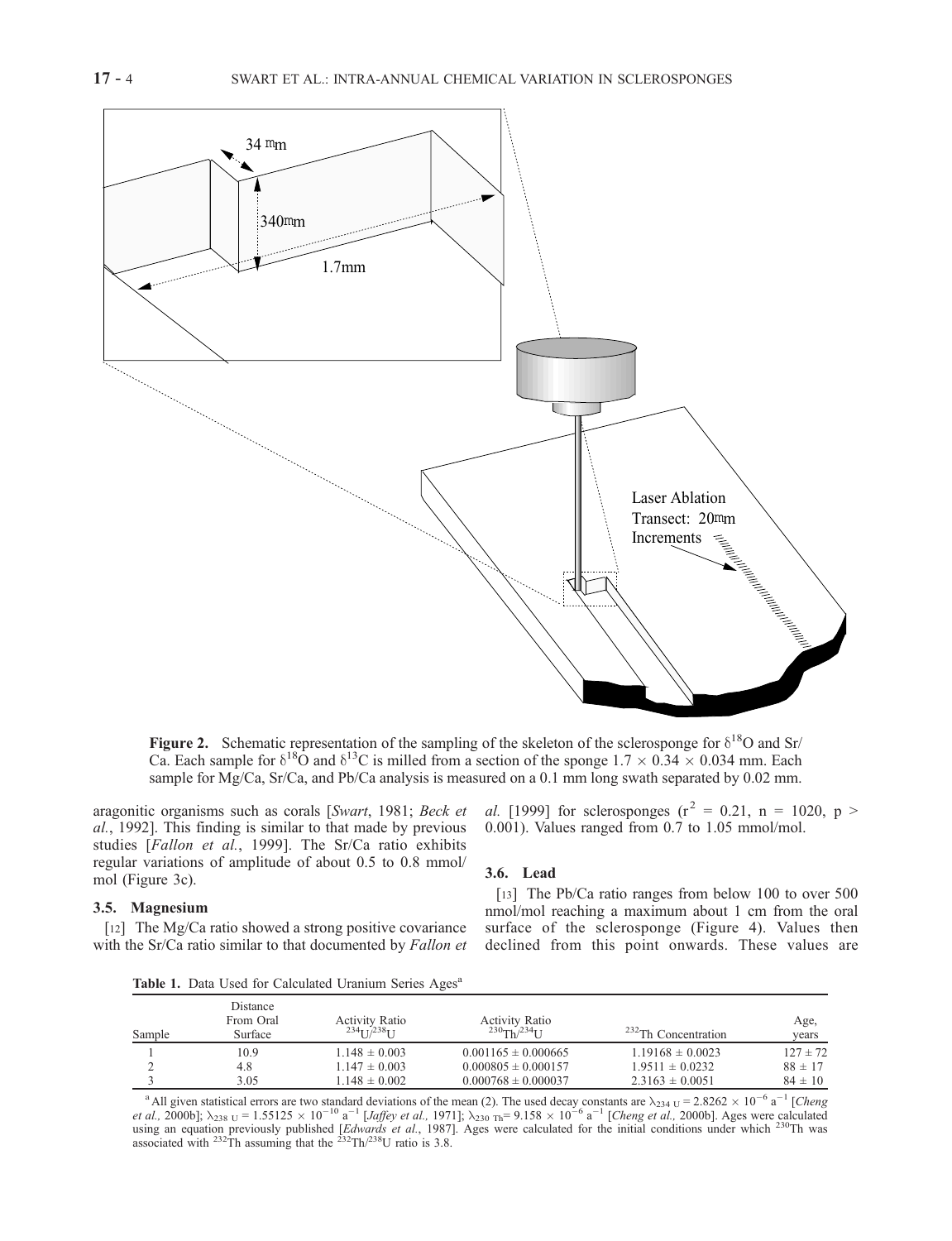$\delta$  <sup>13</sup>C  $\frac{0}{100}$ 





Figure 3. Variation in the (a)  $\delta^{18}O$ , (b)  $\delta^{13}C$  of the skeleton of a sclerosponge, and (c) Sr/Ca ratio. Samples for stable isotopes were taken every 34  $\mu$ m using a computer controlled microdrill. Samples for Sr/Ca were taken from an area parallel to where  $\delta^{18}O$  and  $\delta^{13}C$  were collected (see Figure 2).

slightly lower than those reported by *Lazareth et al.* [2000] who measured maximum Pb values of between 2.5 to 3 ppm.

 $\circ_{/00}$ 

 $\delta$ <sup>18</sup>O

# 4. Discussion

Distance from oral surface (mm)

[14] The first step in the interpretation of the high-resolution data is the establishment of an age model for the sclerosponge. In the preparation of this chronology we have used three approaches (1) the Pb concentration, (2) the  $\delta^{13}$ C record, and (3) uranium series age dates.

# 4.1. Lead Data

[15] There have been numerous workers who have documented the increase of lead in the atmosphere as a result of industrial input and the combustion of leaded gasoline. These records are contained in ice cores [Murozumi et al., 1969; Candelone et al., 1995; Rosman et al., 2000], corals [Shen and Boyle, 1987, 1988; Dodge and Gilbert, 1984], and sclerosponges [Lazareth et al., 2000]. Using the data presented by Shen and Boyle [1987, 1988], we can match the maximum concentration in lead measured in our sclerosponge to that measured in the coral skeleton (Figure 4). This maximum in the coral skeleton has been shown to be a result of use of alkyl Pb in gasoline which reached a peak in 1971 [Shen and Boyle, 1987] and can be dated extremely accurately by simply counting the number of annually formed density bands in the coral skeleton. The comparison between the sclerosponge and the coral yields an average growth rate for the sponge of  $220 \mu m$  a year.

# 4.2. Carbon Isotopic Data

[16] The decrease in the  $\delta^{13}$ C of atmospheric CO<sub>2</sub> as a result of the addition of isotopically depleted fossil fuel derived  $CO<sub>2</sub>$  has been well documented and is recorded in the skeleton of corals [Nozaki et al., 1978] and sclerosponges [Druffel and Benavides, 1986; Swart et al., 1994;  $B\ddot{o}h\ddot{m}$  et al., 1996; Lazareth et al., 2000]. This change has been used in previous studies to confirm the age estimates of sclerosponges dated by radiometric means [Böhm et al., 1996] and also to date the sclerosponge directly [Lazareth et al., 2000]. The change in the  $\delta^{13}$ C of the sclerosponge analyzed in this study when matched to the known change of the  $CO<sub>2</sub>$  concentration in the atmosphere sclerosponge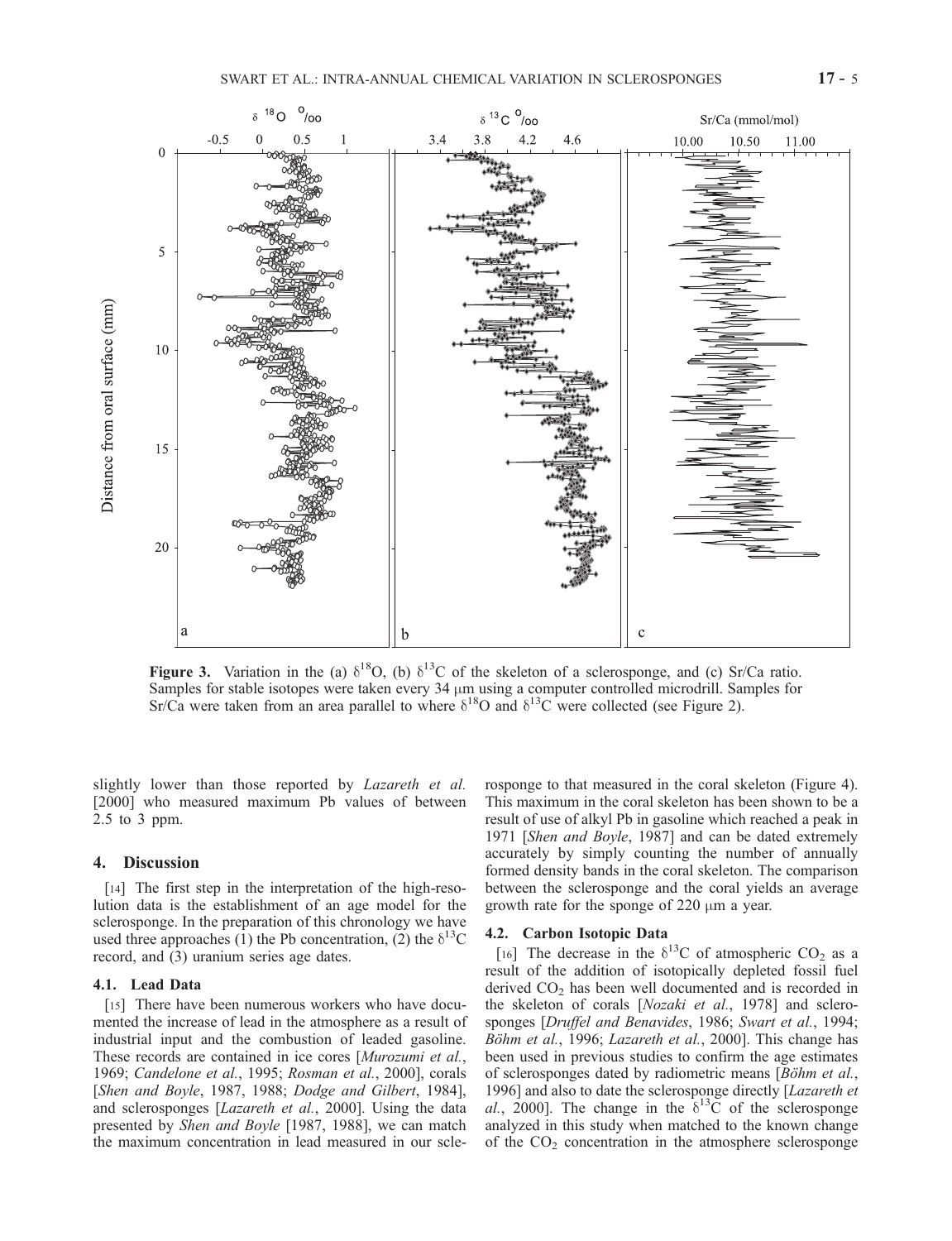

Figure 4. Variation in the Pb/Ca ratio measured along the same transect as the Sr/Ca and Mg/Ca ratios were measured. The distance has been converted to age using a growth rate of 220  $\mu$ m/yr and has been estimated by matching the Pb/Ca ratio and  $\delta^{13}$ C value in the sclerosponge with known changes in these parameters [Dodge and Gilbert, 1984; Lazareth et al., 2000; Böhm et al., 1996; Shen and Boyle, 1987, 1988]. For comparison, data from Shen and Boyle [1987, 1988] obtained from specimens of Diploria strigosa in Bermuda and Montastraea annularis in the Florida Keys are plotted in addition to the sclerosponge data. Note the concentrations from these corals have been multiplied by a factor of 10 to make the scales comparable to the sclerosponge sample. Although these data show lower absolute concentrations in Pb when compared to the sclerosponge, the increase in the Pb coincident with the advent of Pb in fuel is unambiguous.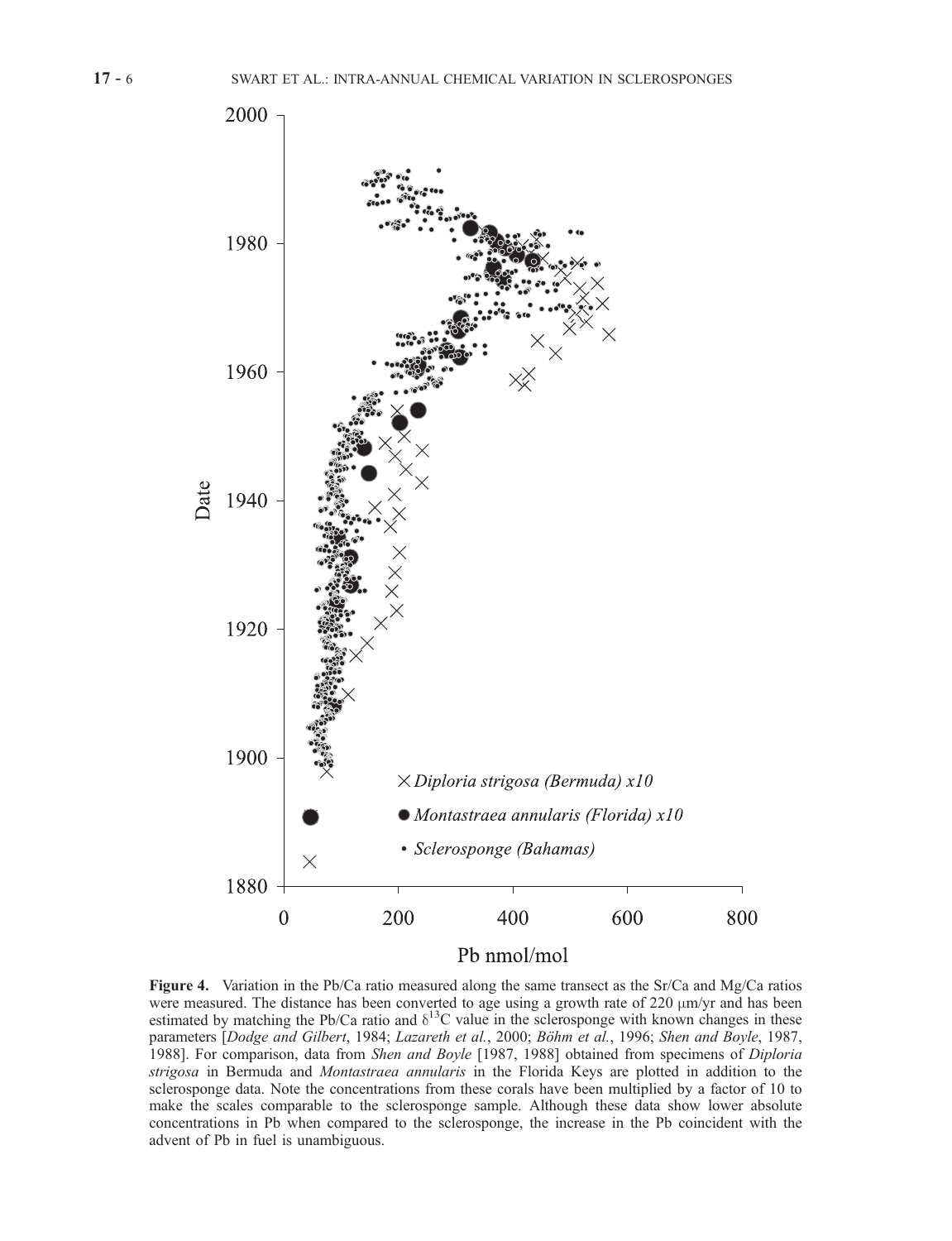

Figure 5. Spectral analysis performed on (a)  $\delta^{18}O$  and (b) Sr/Ca data. Data have been converted from the spatial to the time domain assuming a growth rate of 220  $\mu$ m/yr and interpolated to a spacing interval of 12 samples a year. Hence if the sclerosponge grew consistently at 220  $\mu$ m/yr, a strong peak at 12 samples a year would be evident. Peaks corresponding to slower growth rates occur at frequencies of less than 12 samples a year, and peaks corresponding to faster growth rates correspond to frequencies of greater than 12 samples year. These peaks are labeled in units of  $\mu$ m/yr.

(Figure 3b) and provides an age which is consistent with the age estimate based on the Pb concentration.

#### 4.3. Uranium Series Model

[17] Uranium-thorium dating has been previously used successfully to provide age estimates of sclerosponges [Moore et al., 1996, 2000; Böhm et al., 2000]. The data shown in this paper indicate a mean growth rate of 0.171 mm/yr. This is lower than previous growth estimates in sclerosponges which average around 0.22 mm/yr and slightly lower than the age estimate provided by the Pb concentration data (Figure 4) and the match to the  $\delta^{13}C$  of the skeleton (Figure 3b). However, considering the errors on the U/Th age estimates (Table 1), the growth rate calculated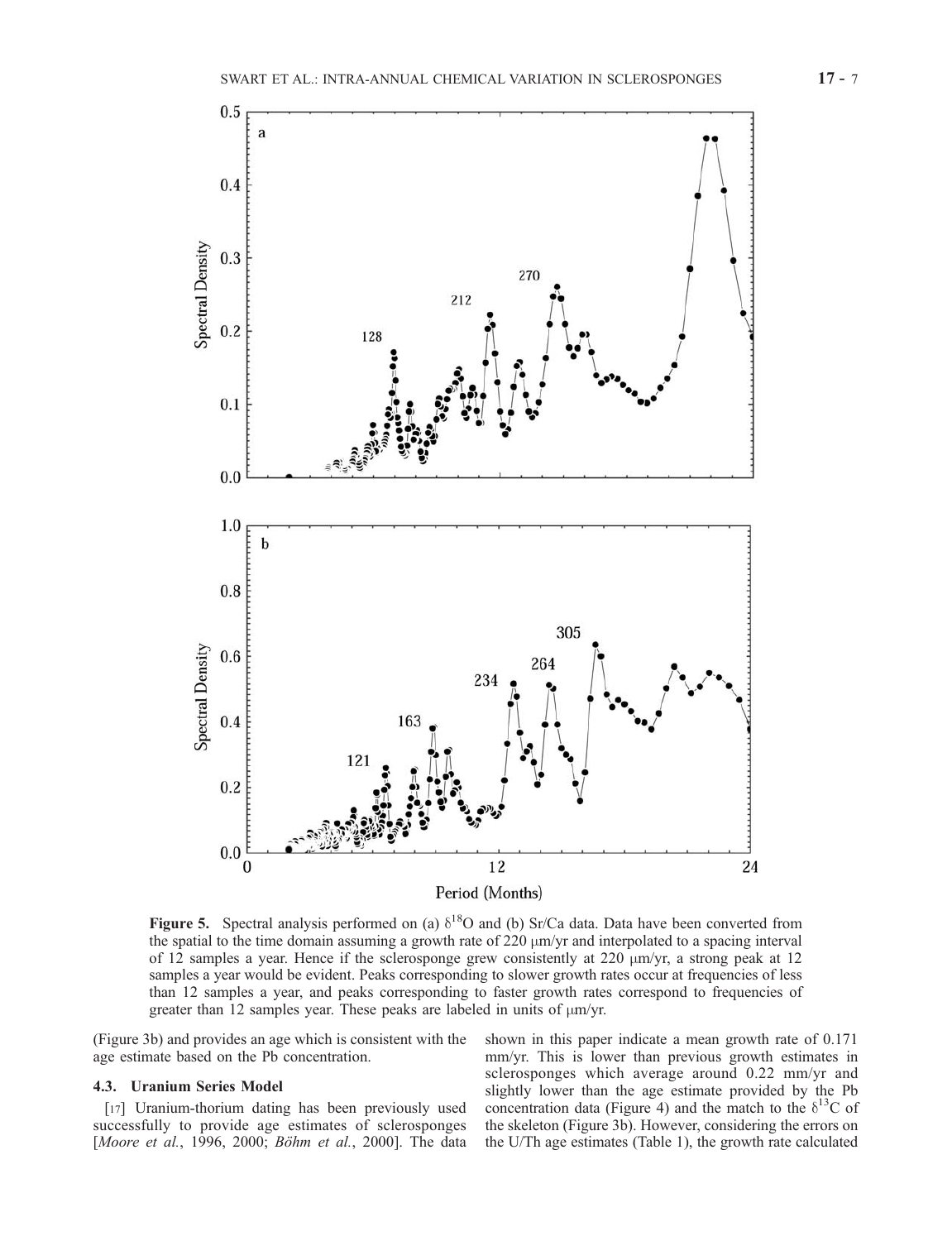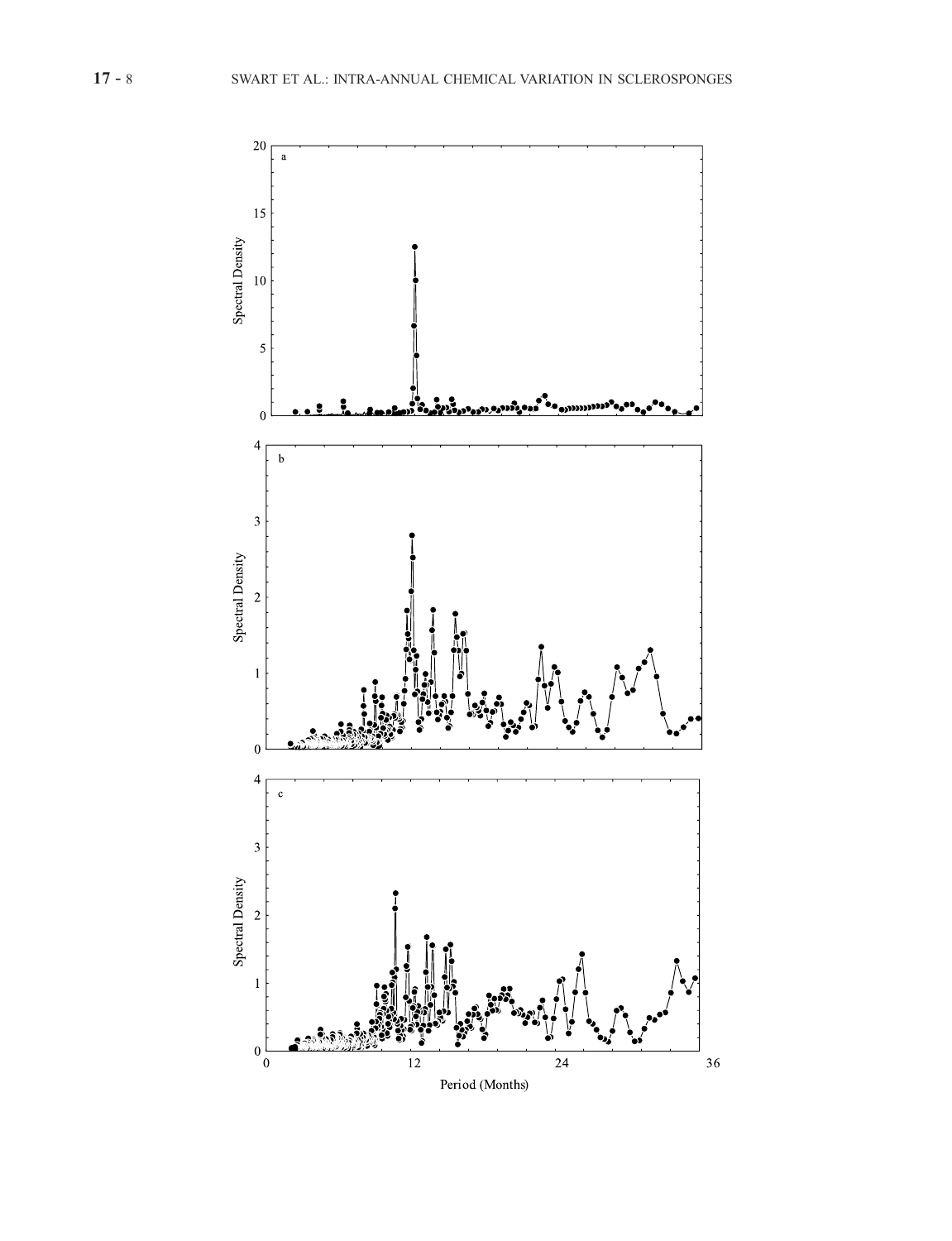

Figure 7. A portion of the Sr/Ca in a portion of the sclerosponge between 5 and 10 mm from the oral surface in order to demonstrate the apparent annual cyclicity in the ratio. The chronology can be determined assuming each cycle in the Sr/Ca ratio approximates 1 year. In some years, however, the Sr/ Ca ratio does not exhibit a clear interannual signal suggesting that there is interannual variability in the temperature at the depths from which the sclerosponges were recovered.

by U/Th can be considered to be identical to that estimated using the Pb and  $\delta^{13}$ C data.

## 4.4. Intra-annual Variations in Stable Isotopes

[18] Based on a sampling rate for stable C and O isotopes of one sample every 34  $\mu$ m, an annual growth rate of 220 mm/yr would yield about 6 samples within a calendar year. Sampling for trace elements was carried out using an interval of 20  $\mu$ m, yielding 11 samples a year. In order to test for the presence of annual cycles in the skeleton we applied an annual growth rate to the sclerosponge of  $220 \mu m$ and interpolated the position of the samples to a sampling interval of 12 samples a year. The data were then subjected

to Spectral and Single Spectral Analysis (SSA) [Vautard et al., 1992]. The spectral results for the higher frequency  $\delta^{18}O$ data (Figure 5a) show a statistically significant peak at the annual cycle (12 samples/yr), but also peaks at about 60% of the annual cycle (128  $\mu$ m/ yr) as well as peaks corresponding to growth rates of  $270$  and  $310 \mu m/yr$ . Similar spectra were observed in the case of the Sr/Ca ratio, although the annual peak indicated a growth rate of between approximately 230 and 260  $\mu$ m/yr (Figure 5b). There were no signals corresponding to yearly variation in the Mg/Ca ratio. We believe that these spectra not only reflect the presence of annual variations in the chemical composition of the skeletons of sclerosponges, but also reflect the

Figure 6. (opposite) Spectral analysis performed on (a)  $\delta^{18}O$  data from a 250 year old specimen of *Montastraea annularis* from the Florida Keys [Swart et al., 1996]. The chronology is based on the annual variation in the  $\delta^{18}O$  and therefore exhibits a strong annual signal at 12 samples a years. If the chronology is based on the annual variation in the density band, then (b) a large number of peaks appear around the period of 12 months. This is caused by the fact that the density bands do not always exactly occur every 12 months, sometimes occurring on a periodicity shorter than 12 months and sometimes longer. If spectral analysis is performed on the same data but (c) with the chronology based on a constant growth rate for the entire record, then a number of small peaks are manifested around the annual signal. This is analogous to the situation seen in sclerosponges in which a signal constant growth rate would be applied to an entire sclerosponge.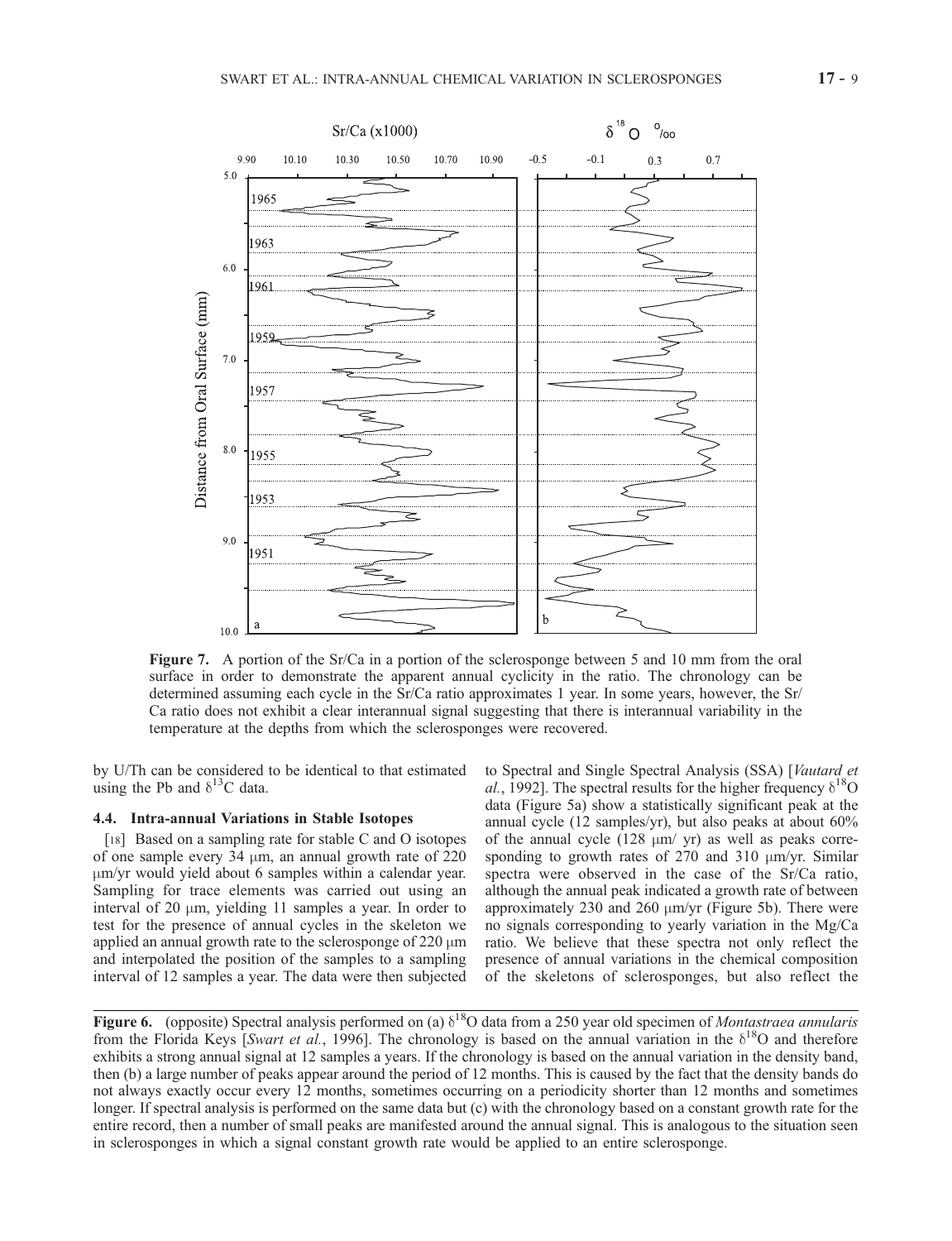

Figure 8. Annual growth rate of sclerosponge calculated from the Sr/Ca data. Each year is assumed to correspond to a cycle of Sr/Ca values. The dashed line represents a 3 year running average of the growth rate. The mean growth rate (horizontal line) calculated using this approach is 200  $\mu$ m/yr and agrees with the estimate calculated using the Pb/Ca (Figure 4) and the  $\delta^{13}$ C data (Figure 3b).

presence of a variable growth rate. In order to test the hypothesis that the additional peaks in the spectra shown in Figures 5a and 5b are a result of varying growth rate, we carried out two experiments. In the first we perform spectral analysis on a previously published  $\delta^{18}$ O record from a 240 year old scleractinain coral collected from the Florida reef tract [Swart et al., 1996]. In this record the annual cycles were chosen based on the cyclic variation in the oxygen isotopic records (Figure 6a) and the density of the skeleton (Figure 6b). The  $\delta^{18}$ O data were then interpolated to a frequency of 12 samples a year and subjected to time series analysis. Obviously the spectral analysis of the  $\delta^{18}O$  data, in which the annual cycle was chosen using the annual variation in the  $\delta^{18}O$ , shows an extremely strong peak at 12 months. In contrast the chronology determined using the density bands, although showing the strongest signal at 12 months, also shows peaks corresponding to shorter and longer than the yearly cycle (Figure 6b). The explanation for this is that density bands in corals do not always form at precisely the same time [Buddemeier and Kinzie, 1976]. Sometimes the period between density bands maybe 12 months but at other times it can be longer or shorter. If the chronology of the same coral is then assigned as we would a sclerosponge, on the basis of an average growth rate, a quite different spectral pattern is produced (Figure 6c). This pattern is very similar to the pattern observed in the sclerosponge. It is also possible to construct a synthetic time series in which varying growth rates are imposed on an annual cycle in  $\delta^{18}$ O and the record subsequently sampled at a uniform sampling rate, as in the case of the sclerosponge. The result

obtain from this modeling exercise is similar to both the coral and sclerosponge data.

[19] A further confirmation of the variable growth rate can be obtained by counting the cycles in the Sr/Ca ratio and assuming that these are annual in nature (Figure 7). Using this method it is possible to ascertain that the annual growth rate, varies between 80 and 420  $\mu$ m/yr (Figure 8) and has an average of 200  $\mu$ m/yr. This is remarkably consistent with other estimates of extension rates considering the inherent errors in all of these methods. Based on this counting, the age of the oldest portion of the sclerosponge is 1893, compared to 1892 based on using an average growth rate of  $220 \mu m/yr$ . In the counting exercise there were several years in which we measured relatively high growth rates for the sclerosponge ( $>$  than 400  $\mu$ m/yr). It is conceivable that these higher growth rate years resulted from the fact that the sclerosponge may have missed a cycle in the Sr/Ca ratio leading to the representation of two years as one year's growth. The peak representing a growth rate of 400  $\mu$ m/yr seen in the  $\delta^{18}$ O data (Figure 5a) may therefore represent a 2 to 4 year cycle rather than an annual one. Although a similar exercise in peak counting can be carried out using the  $\delta^{18}O$  data, the sensitivity of the  $\delta^{18}O$  to temperature  $(0.25\%/(C))$  is relatively small compared to the apparent sensitivity of the Sr/Ca ratio (see later discussion). Consequently, a greater uncertainty exists in assigning variations in the data to specific years.

#### 4.5. Interpretation of the Data

[20] Using SSA it is possible to estimate the temporal variation in the magnitude of the different growth rates and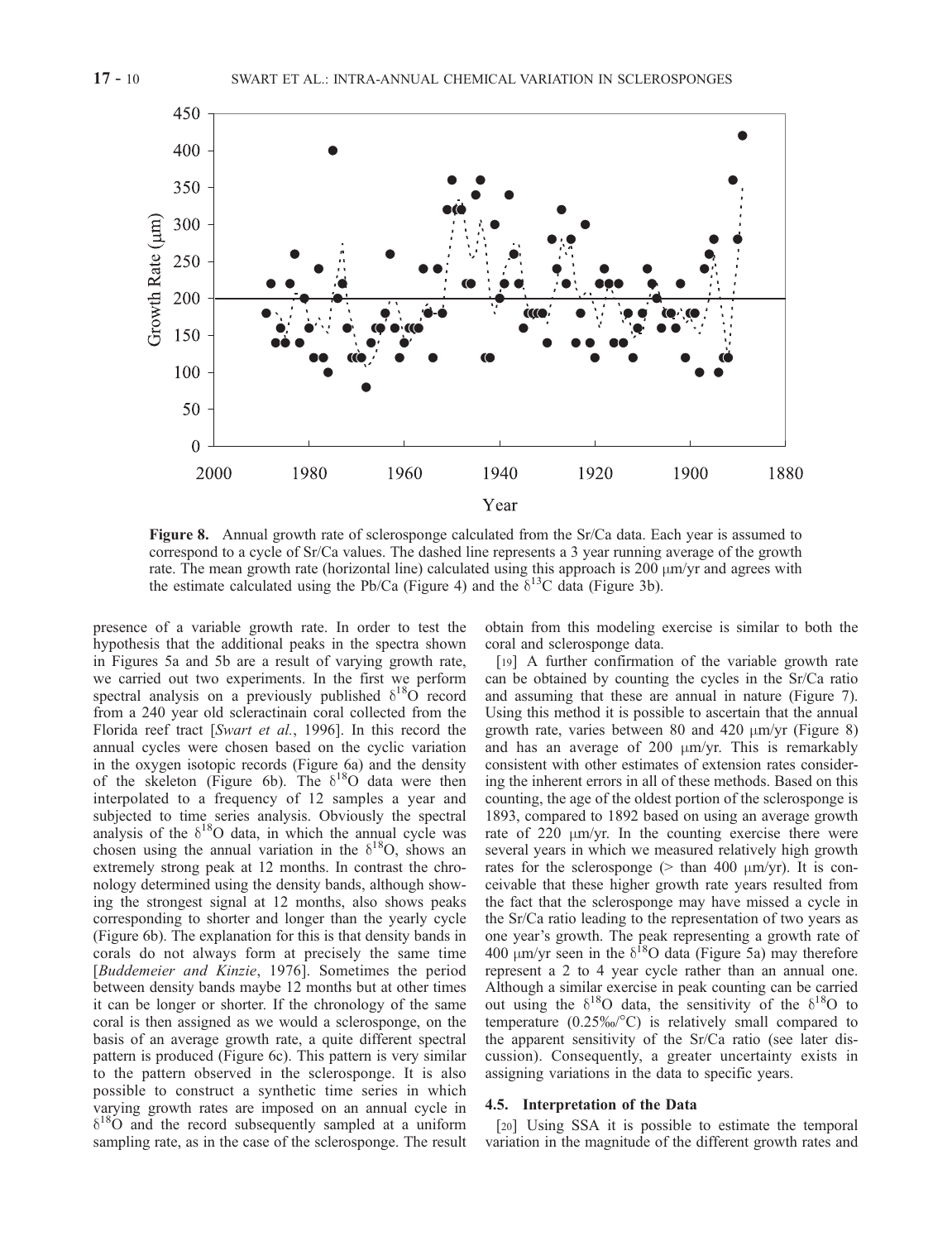

Figure 9. The annual signal of the oxygen isotopic composition extracted from single spectral analysis (SSA) of the oxygen isotopic data. This annual signal accounts for approximately 10% of the variance in the oxygen isotopic signal. The annual variation in the  $\delta^{18}O$  signal ranges from <0.05 to 0.15‰, equivalent to an annual range in temperature from  $0^{\circ}$  to 2.5°C.

the contribution of these to the total variance in the oxygen isotopic signature. These data indicate that the magnitude of the yearly  $\delta^{18}$ O varies between essentially 0 to 0.3% (Figure 9). It is well established that the  $\delta^{18}O$  of the skeleton of sclerosponges records the temperature of growth  $[B\ddot{o}hm$  et al., 2000; Moore et al., 2000] and that the relationship is approximately similar to that observed in other aragonitic organisms. Therefore a variation of  $0.3\%$  is equivalent to about  $1.5^{\circ}$ C and is consistent with the annual change temperature observed at a depth of 143 m in the Tongue of the Ocean [Grammer, 1991]. The total combined variance of the  $\delta^{18}$ O signal observed at the three principal frequencies, corresponding to growth rates of between 128 and 270  $\mu$ m/yr is 11%. The remainder of the variance in the  $\delta^{18}O$  record is accounted for by longer term changes, 3 years  $(3\%)$ ,  $4-5$ years  $(13\%)$ ,  $6-10$  years  $(15\%)$  and longer cycles or trends, not resolved by the length of the record examined.

[21] Unlike the  $\delta^{18}O$  signal, the precise interpretation of variations in the Sr/Ca and Mg/Ca signals in skeletons of sclerosponges are not yet clear. Assuming a temperature versus Sr/Ca ratio relationship similar to that measured in scleractinian corals [Smith et al., 1979; Beck et al., 1992], the annual range in the Sr/Ca data (Figure 3c) would appear equate to a temperature range of about  $8^{\circ}$ C. As this range is too great for the water depth at which the corals were collected [Grammer, 1991], it is obvious that the calibration between Sr/Ca and temperature in scleractinian corals is not directly applicable to sclerosponges. Another difference between sclerosponges and scleractinian corals, is that the Mg/Ca ratio in scleractinian coral skeletons is positively correlated with temperature [Mitsuguchi et al., 1986] and

therefore inversely correlated with the Sr/Ca ratio. In the sclerosponge investigated in this study however, there is a weak positive, but nevertheless statistically significant, correlation between Sr/Ca and Mg/Ca  $(r^2=0.21)$ . A similar observation was made by Fallon et al. [1999] in specimens which they studied. As a result of this rather poor correlation, the Mg/Ca did not exhibit the clear variations which we observed in the Sr/Ca ratio.

[22] If the Sr/Ca ratio of skeleton is inversely related to temperature, there should be a positive correlation between the Sr/Ca ratio and the  $\delta^{18}$ O records. Although similar spectral frequencies were observed in both signals suggesting a common forcing mechanism, the fact that the  $\delta^{18}$ O and Sr/Ca were sampled from different portions of the sclerosponge and at different sampling resolutions precludes a rigorous correlation.

# 5. Conclusions and Implications

[23] The data presented in this paper show that, despite the slow rate of skeletal accretion of sclerosponges, intra-annual variations in the temperature and other water quality parameters can be obtained from these organisms if appropriate sampling techniques are used. However this work also emphasizes the need for a precise chronology in order to allow an interpretation of paleoenvironmental data from proxy indicators in the skeletons of sclerosponges to be made. In order for annual correlations to be made with sea surface temperatures and other climate phenomena, a precise method of obtaining annual growth rates is required. One such method is a high resolution transect of the Sr/Ca composition.